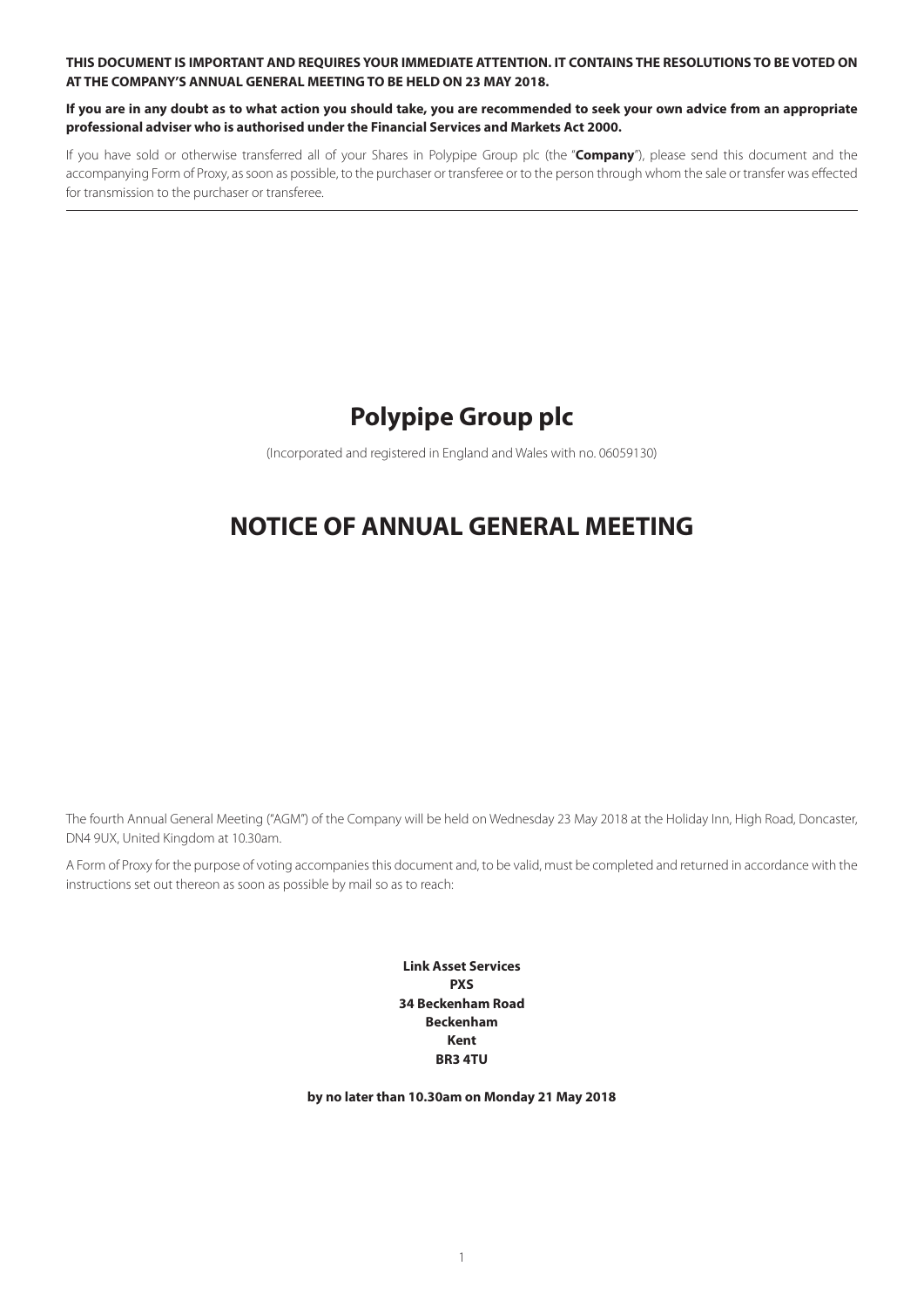Dear Shareholder,

The AGM is an important day in our calendar and is the Board's opportunity to present the Company's performance and strategy to shareholders and to listen and respond to your questions.

The formal Notice of Meeting is on pages 3 to 4. An explanation of each of the resolutions to be proposed at the AGM is set out on pages 5 to 6. A Form of Proxy is also enclosed with this Notice. If you have requested a printed copy of the 2017 Annual Report and Accounts, this is also enclosed.

If you requested to receive the 2017 Annual Report and Accounts electronically or did not return the election letter previously sent to you, please accept this letter as notification that the 2017 Annual Report and Accounts has now been published on our website at www.polypipe.com.

## **Your vote counts**

Your vote is important to us. You can vote by signing and returning your Form of Proxy or by attending and voting at the AGM. Instructions are set out in the notes on pages 7 to 8.

## **Recommendation**

Your Directors believe that the resolutions to be proposed at the AGM are in the best interests of the Company and its shareholders as a whole and we unanimously recommend that you vote in favour of them, as we propose to do in respect of our own shareholdings.

The Directors and I look forward to meeting as many of you as possible at the AGM and we thank you for your continued support.

Yours faithfully,

## **Ron Marsh**

Chairman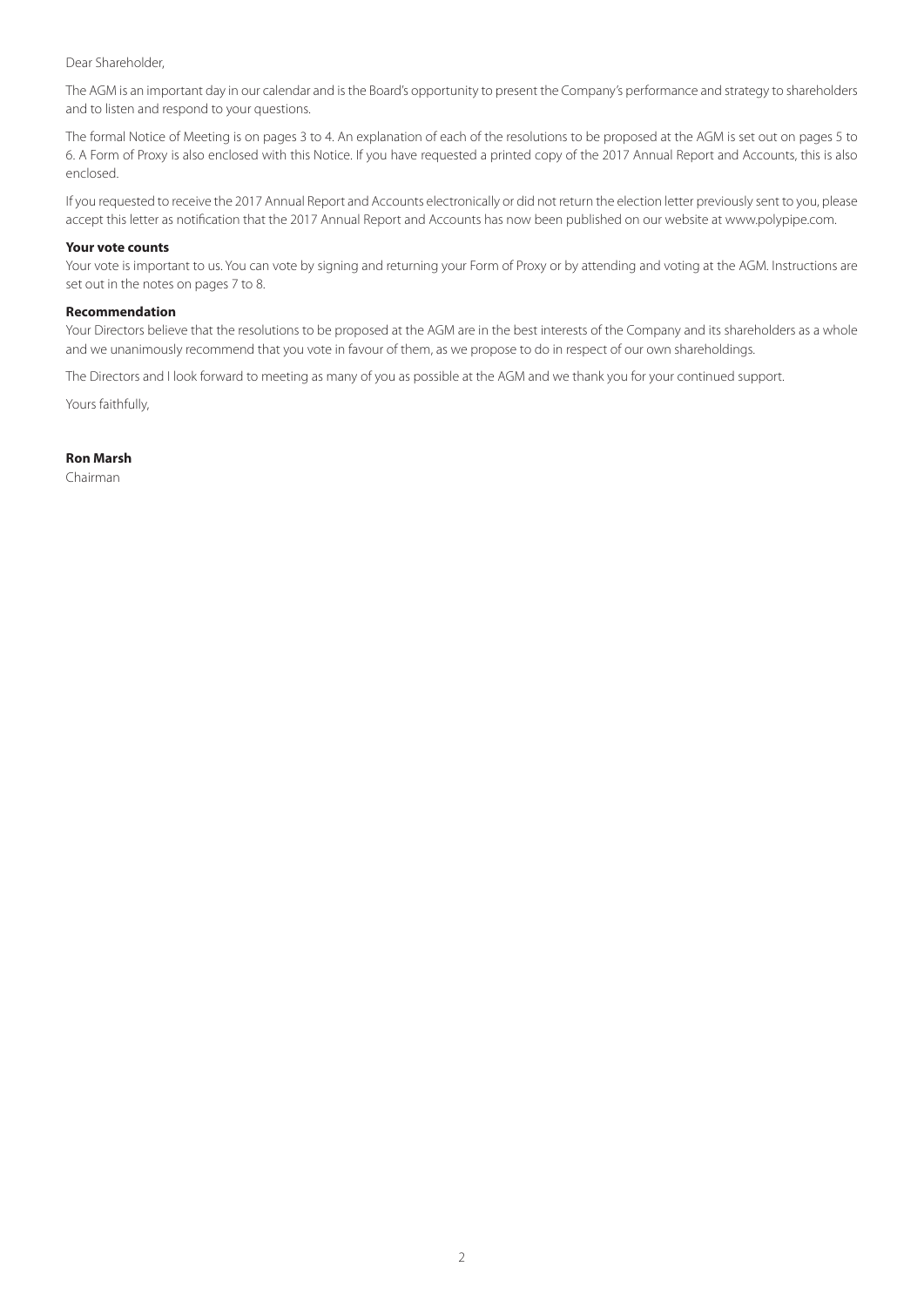# **Notice of 2018 Annual General Meeting**

Notice is hereby given that the annual general meeting ("**AGM**") of Polypipe Group plc (the "**Company**") will be held at the Holiday Inn, High Road, Doncaster, DN4 9UX, United Kingdom on Wednesday 23 May 2018 at 10.30am. At the AGM, you will be asked to consider and vote on the resolutions below. Resolutions 1 to 14 will be proposed as ordinary resolutions and resolutions 15 to 18 will be proposed as special resolutions.

# **ORDINARY RESOLUTIONS**

# **Resolution 1**

To receive the Company's financial statements for the year ended 31 December 2017 together with the Directors' Report and the Auditor's Report on these accounts (the "**2017 Annual Report and Accounts**").

# **Resolution 2**

To approve the Directors' Remuneration Policy as set out on pages 56 to 63 of the 2017 Annual Report and Accounts.

# **Resolution 3**

To approve the Annual Statement by the Chair of the Remuneration Committee and the Annual Report on Remuneration for the year ended 31 December 2017 set out on pages 54 to 55 and 64 to 73 of the 2017 Annual Report and Accounts.

# **Resolution 4**

To declare a final dividend of 7.5 pence per ordinary share of £0.001 each in the Company ("**Ordinary Share**") for the year ended 31 December 2017.

# **Resolution 5**

To elect Mr Paul James as a Director of the Company.

# **Resolution 6**

To elect Mr Glen Sabin as a Director of the Company.

# **Resolution 7**

To re-elect Mr Martin Payne as a Director of the Company.

**Resolution 8**

To re-elect Mr Ron Marsh as a Director of the Company.

# **Resolution 9**

To re-elect Mr Paul Dean as a Director of the Company.

# **Resolution 10**

To re-elect Mrs Moni Mannings as a Director of the Company

## **Resolution 11** To re-elect Mr Mark Hammond as a Director of the Company.

# **Resolution 12**

To reappoint Ernst & Young LLP as auditor of the Company, to hold office until the conclusion of the next AGM of the Company.

# **Resolution 13**

To authorise the Audit Committee of the Company to determine the auditor's remuneration.

# **Resolution 14**

THAT the Directors be generally and unconditionally authorised pursuant to section 551 of the Companies Act 2006 (the "**Act**") to exercise all the powers of the Company to allot shares in the Company and grant rights to subscribe for or to convert any security into shares in the Company (together 'relevant securities') up to an aggregate nominal amount of £133,145.86 comprising:

- (a) an aggregate nominal amount of £66,572.93 (whether in connection with the same offer or issue as under (b) below or otherwise); and
- (b) an aggregate nominal amount of £66,572.93, in the form of equity securities (within the meaning of section 560(1) of the Act) in connection with an offer or issue by way of rights, open for acceptance for a period fixed by the Directors, to holders of Ordinary Shares (other than the Company) on the register on any record date fixed by the Directors in proportion (as nearly as may be) to the respective number of Ordinary Shares deemed to be held by them, subject to such exclusions or other arrangements as the Directors may deem necessary or expedient in relation to fractional entitlements, legal or practical problems arising in any overseas territory, the requirements of any regulatory body or stock exchange or any other matter whatsoever.

This authority shall expire (unless renewed, varied or revoked by the Company in general meeting) on the earlier of fifteen months from the date this resolution is passed and the conclusion of the AGM of the Company to be held in 2019, except that the Company may before such expiry make any offer or agreement which would or might require relevant securities to be allotted after such expiry and the Directors may allot relevant securities pursuant to any such offer or agreement as if such authority had not expired.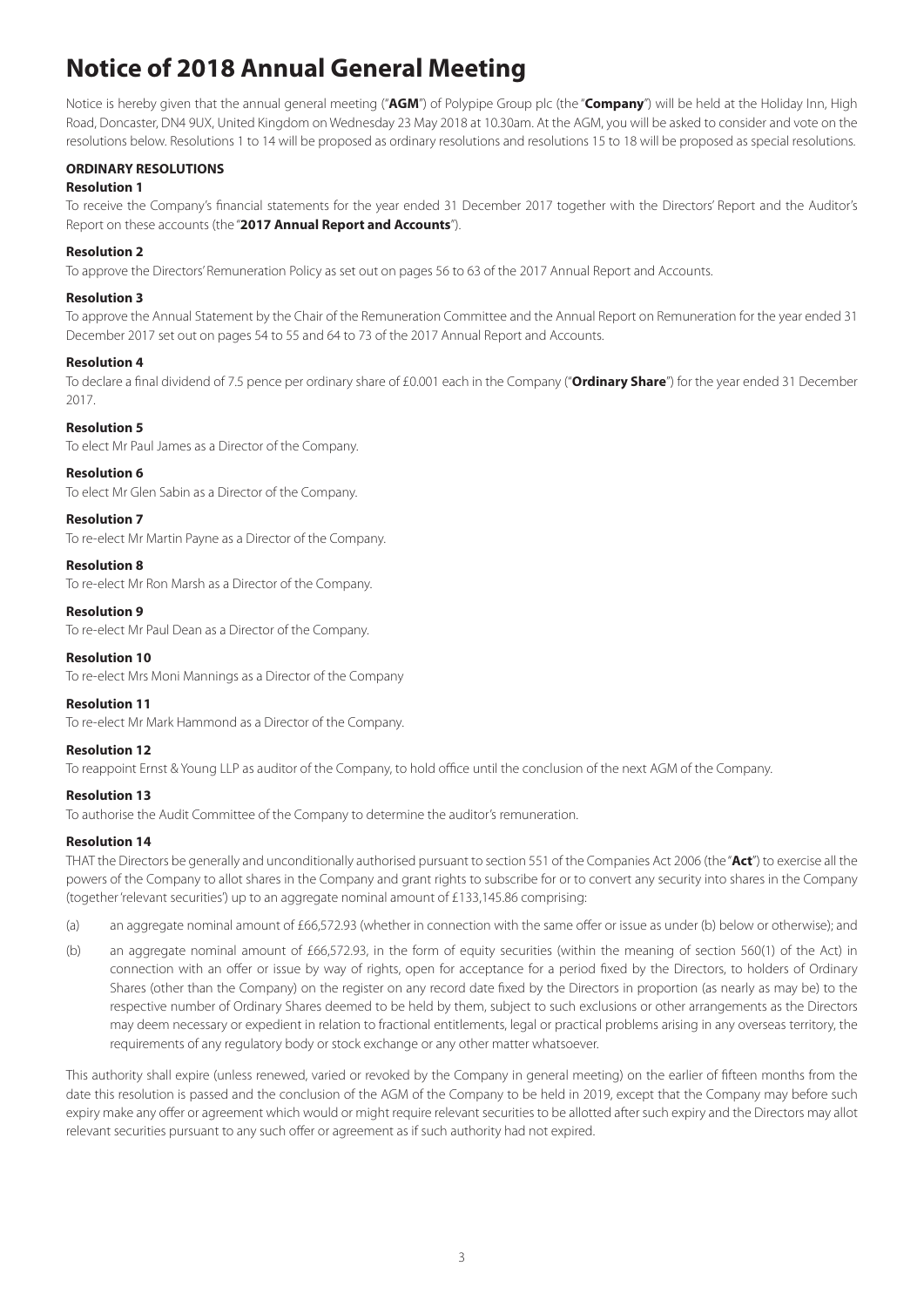# **SPECIAL RESOLUTIONS Resolution 15**

THAT, subject to the passing of resolution 14, the Directors be authorised pursuant to section 570 of the Act to allot equity securities (as defined in section 560(1) of the Act) for cash under the authority given by that resolution and/or to sell Ordinary Shares held by the Company as treasury shares for cash pursuant to section 727 of the Act, in each case as if section 561(1) of the Act did not apply to any such allotment or sale, provided that such authority be limited to:

- (a) any such allotment and/or sale of equity securities in connection with an offer or issue by way of rights or other pre-emptive offer or issue, open for acceptance for a period fixed by the Directors, to holders of Ordinary Shares (other than the Company) on the register of any record date fixed by the Directors in proportion (as nearly as may be practicable) to the respective numbers of Ordinary Shares deemed to be held by them, subject to such exclusions or other arrangements as the Directors may deem necessary or expedient in relation to fractional entitlements, legal or practical problems arising in any overseas territory, the requirements of any regulatory body or stock exchange or any other matter whatsoever; and
- (b) the allotment of equity securities or sale of treasury shares (otherwise than under paragraph (a) above) up to a nominal amount of £9,985.93.

This authority shall expire, unless previously revoked or renewed by the Company in general meeting, at such time as the general authority conferred on the Directors by resolution 14 above expires, except that the Company may at any time before such expiry make any offer or agreement which would or might require equity securities to be allotted or equity securities held as treasury shares to be sold after such expiry and the Directors may allot equity securities and/or sell equity securities held as treasury shares in pursuance of such an offer or agreement as if the power conferred by this resolution had not expired.

# **Resolution 16**

THAT, subject to the passing of resolution 14, the Directors be authorised pursuant to section 570 of the Act and in addition to any authority granted under resolution 15, to allot equity securities (as defined in section 560(1) of the Act) for cash under the authority given by that resolution and/or to sell Ordinary Shares held by the Company as treasury shares for cash pursuant to section 727 of the Act, in each case as if section 561(1) of the Act did not apply to any such allotment or sale, such authority to be:

- (a) limited to the allotment of equity securities or sale of treasury shares up to a nominal amount of £9,985.93; and
- (b) used only for the purpose of financing (or refinancing, if the authority is to be used within six months after the original transaction) a transaction which the Directors determine to be an acquisition or other capital investment of a kind contemplated by the Statement of Principles on Disapplying Pre-Emption Rights most recently published by the Pre-Emption Group prior to the date of this notice,

This authority shall expire, unless previously revoked or renewed by the Company in general meeting, at such time as the general authority conferred on the Directors by resolution 14 above expires, except that the Company may at any time before such expiry make any offer or agreement which would or might require equity securities to be allotted or equity securities held as treasury shares to be sold after such expiry and the Directors may allot equity securities and/or sell equity securities held as treasury shares in pursuance of such an offer or agreement as if the power conferred by this resolution had not expired.

# **Resolution 17**

To authorise the Company generally and unconditionally to make market purchases (as defined in section 693(4) of the Act) of its Ordinary Shares provided that in doing so it:

- (a) purchases no more than 29,937,847 Ordinary Shares in aggregate;
- (b) pays not less than £0.001 (excluding expenses) per Ordinary Share; and
- (c) pays a price per share that is not more (excluding expenses) per Ordinary Share than the higher of: (i) 5% above the average of the middle market quotations for the Ordinary Shares as derived from the London Stock Exchange Daily Official List for the five business days immediately before the day on which it purchases that share; and (ii) the price stipulated by Article 3(2) of Delegated Regulation (EU) 2016/1052 of 8 March 2016 relating to the conditions applicable to buy-back programmes and stabilisation measures.

This authority shall expire fifteen months after the date of the passing of this resolution or, if earlier, at the conclusion of the AGM of the Company to be held in 2019, except that the Company may, if it agrees to purchase Ordinary Shares under this authority before it expires, complete the purchase wholly or partly after this authority expires.

# **Resolution 18**

To authorise the Directors to call a General Meeting of the Company, other than an AGM, on not less than 14 clear days' notice.

# **The Directors believe that the proposals in resolutions 1 to 18 are in the best interests of shareholders as a whole and they unanimously recommend that you vote in favour of all the resolutions.**

By order of the Board

# **Emma Versluys Registered Office:**

Company Secretary **Polypipe Group plc** Company Secretary **Polypipe Group plc** 19 April 2018 Broomhouse Lane

Edlington Doncaster DN12 1ES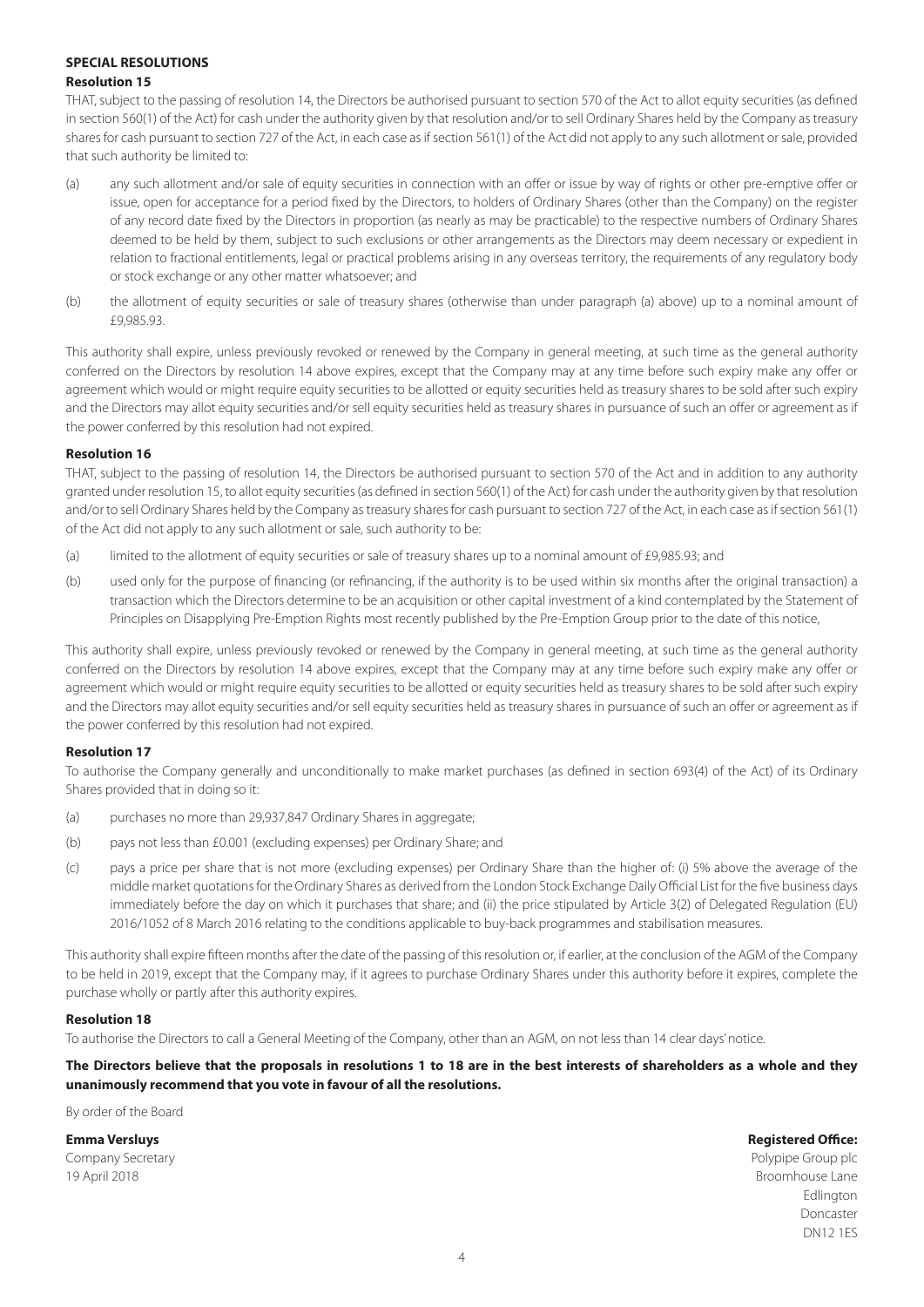# **Explanatory Notes to the Notice of Annual General Meeting**

# **The following notes provide an explanation as to why the resolutions set out in the notice are to be put to shareholders.**

*Resolutions 1 to 14 are ordinary resolutions. These resolutions will be passed if more than 50% of the votes cast for or against are in favour.* 

## **Resolution 1: Financial Statements and Directors' Report**

The Directors are required by the Act to present to the shareholders of the Company at a General Meeting the reports of the Directors and the auditor, and the audited accounts of the Company, for the financial year ended 31 December 2017. The reports of the Directors and the audited accounts have been approved by the Directors, and the report of the auditor has been approved by the auditor, and a copy of each of these documents may be found in the 2017 Annual Report and Accounts.

## **Resolution 2: Directors' Remuneration Policy**

The Act requires the Company to receive shareholder approval of a remuneration policy for its Directors at least every three years. This is a binding vote, and, after it takes effect, the Directors will not be entitled to remuneration unless such remuneration is consistent with the approved policy. The Company's first Remuneration Policy was approved by shareholders at its AGM in 2015 and the Company is therefore seeking approval from its shareholders for its Remuneration Policy as required by the Act.

## **Resolution 3: Directors' Remuneration Report**

The Act requires the Company to seek shareholder approval of the Remuneration Report on an annual basis. This is sought in resolution 3.

## **Resolution 4: Final dividend**

The Board proposes a final dividend of 7.5 pence per Ordinary Share for the year ended 31 December 2017. If approved, the recommended final dividend will be paid on 25 May 2018 to all shareholders who are on the Register of Members at close of business on 20 April 2018.

## **Resolutions 5 and 6: Election of Directors**

The Company's Articles of Association require that any Director appointed to the Board since the last AGM shall retire and seek election at the AGM. Glen Sabin was appointed to the Board on 2 October 2017 and Paul James was appointed to the Board on 5 March 2018 and both therefore offer themselves for election at the AGM.

Biographical information for the both Directors is shown on pages 40 to 41 of the 2017 Annual Report and Accounts and is also available on the Company's website (www.polypipe.com).

# **Resolutions 7 to 11: Re-election of Directors**

The Company's Articles of Association require that each Director appointed to the Board shall retire and seek election every three years at the AGM. However, in accordance with the UK Corporate Governance Code, all of the Directors of the Company will stand for re-election.

Biographical information for the Directors is shown on pages 40 to 41 of the 2017 Annual Report and Accounts and is also available on the Company's website (www.polypipe.com).

Following the recommendation from the Nomination Committee, the Board is satisfied that each of the Directors continues to be effective and demonstrate a commitment to their role, and that each of the Directors continues to be able to dedicate sufficient time to their duties.

## **Resolution 12: Reappointment of auditor**

The Act requires that an auditor is appointed at each General Meeting at which accounts are laid, to hold office until the next such meeting. Resolution 12 seeks shareholder approval for the reappointment of Ernst & Young LLP. The Audit Committee keeps under review the independence and objectivity of the external auditor and further information on this can be found in the 2017 Annual Report and Accounts on pages 52 to 53. After considering the relevant information, the Audit Committee recommended to the Board at its meeting in March 2018 that Ernst & Young LLP be reappointed as auditor of the Company.

## **Resolution 13: Remuneration of auditor**

This resolution gives the Directors authority to determine the remuneration of the auditor for the audit work to be carried out by them in the next financial year. The amount of the remuneration paid to the auditor will be determined by the Audit Committee and will be disclosed in the next audited accounts of the Company.

## **Resolution 14: Authority to allot Ordinary Shares**

The Act provides that the Directors may only allot shares if authorised by shareholders to do so. Resolution 14 will, if passed, authorise the Directors to allot shares and to grant rights to subscribe for, or convert securities into, shares up to a maximum nominal amount of £133,145.86 which represents an amount which is approximately equal to two-thirds of the issued ordinary share capital of the Company as at 12 April 2018 (excluding treasury shares), the latest practicable date prior to the publication of the Notice.

As provided in paragraph (a) of resolution 14, up to half of this authority (equal to one-third of the issued ordinary share capital of the Company) will enable the Directors to allot and issue new shares in whatever manner (subject to pre-emption rights) they see fit. Paragraph (b) of the resolution provides that the remainder of the authority (equal to a further one-third of the issued ordinary share capital of the Company) may only be used in connection with a rights issue in favour of holders of Ordinary Shares. As paragraph (a) imposes no restrictions on the way the authority may be exercised, it could be used in conjunction with paragraph (b) so as to enable the whole two-thirds authority to be used in connection with a rights issue.

The authority will expire at the earlier of the date that is fifteen months after the date of the passing of the resolution and the conclusion of the next AGM of the Company.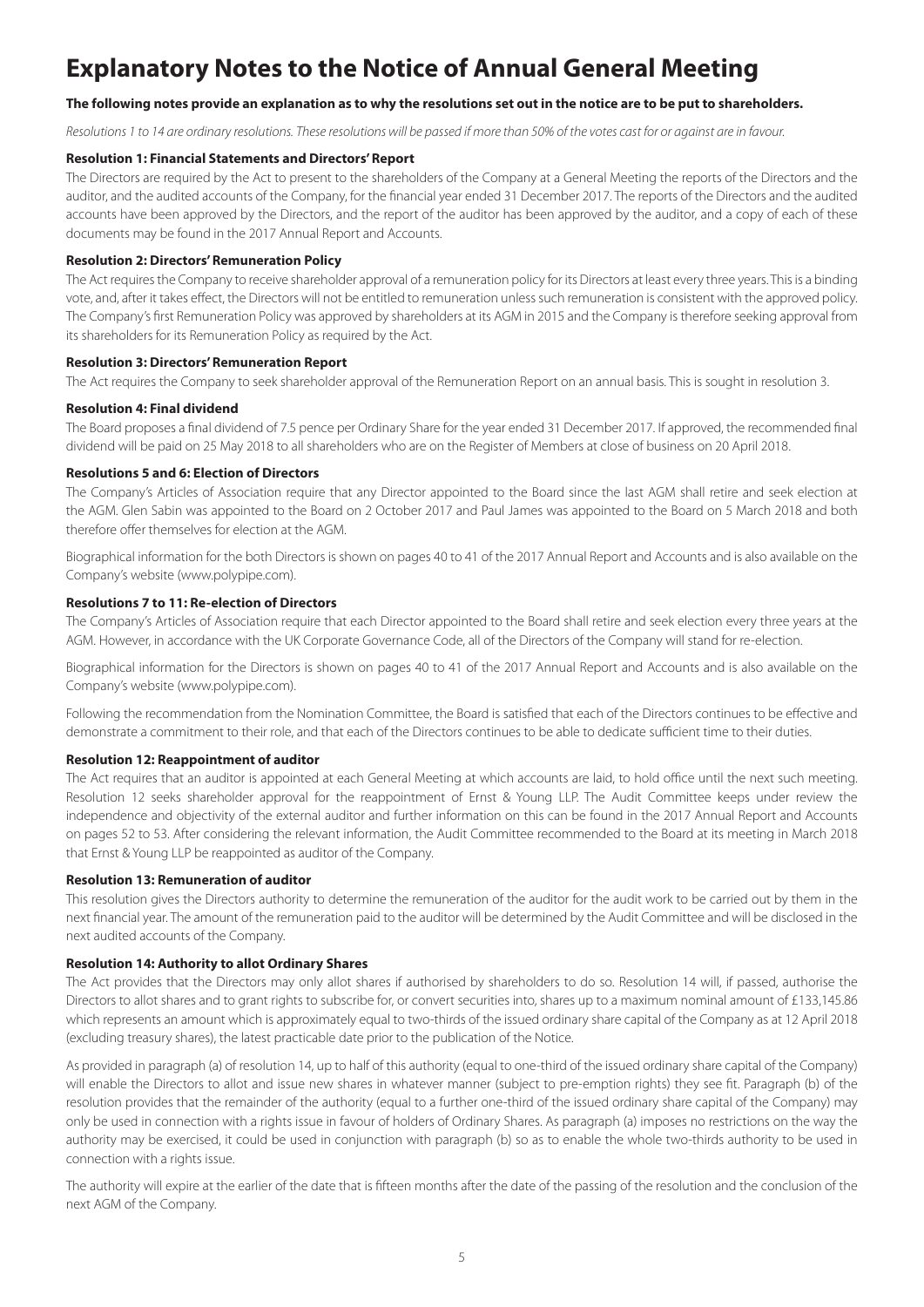Passing resolution 14 will ensure that the Directors continue to have the flexibility to act in the best interests of shareholders, when opportunities arise, by issuing new shares. There are no current plans to issue new shares except in connection with employee share schemes.

As at 12 April 2018, the latest practicable date prior to publication of the Notice, the Company had an issued share capital of 199,999,862 Ordinary Shares, of which 281,067 Ordinary Shares (equal to approximately 0.14% of the entire issued share capital of the Company as at that date) are held in treasury.

*Resolutions 15-18 are special resolutions. These resolutions will be passed if not less than 75% of the votes cast for or against are in favour.*

## **Resolutions 15 and 16: Disapplication of pre-emption rights**

The Act prescribes certain pre-emption rights under which, if the Company issues new shares, or grants rights to subscribe for or to convert any security into shares, for cash or sells any treasury shares, it must first offer them to existing shareholders in proportion to their current holdings.

Under resolution 15, it is proposed that the Directors be authorised to issue shares for cash and/or sell shares from treasury without offering them first to existing shareholders in proportion to their current holdings:

- i. up to an aggregate nominal value of £9,985.93 (up to 9,985,939 new Ordinary Shares). This amount represents approximately 5% of the Company's issued share capital (excluding shares held in treasury) as at 12 April 2018, the latest practicable date prior to the publication of the Notice. This part of the authority is designed to provide the Directors with flexibility to raise further equity funding and to pursue acquisition opportunities as and when they may arise; or
- ii. in respect of a rights issue, open offer or other offer that generally provides existing shareholders with the opportunity to subscribe for new shares prorata to their existing holdings. This part of the authority is designed to give the Directors flexibility to exclude certain shareholders from such an offer where the Directors consider it necessary or desirable to do so in order to avoid legal, regulatory or practical problems that would otherwise arise.

Under resolution 16, it is proposed that the Directors be authorised to disapply statutory pre-emption rights in respect of an additional 5% of the Company's issued share capital (as at 12 April 2018, the latest practicable date prior to the publication of the Notice, and excluding shares held in treasury). In accordance with the Pre-Emption Group's Statement of Principles on Disapplying Pre-Emption Rights, the Directors confirm that this authority will be used only in connection with an acquisition or specified capital investment that is announced contemporaneously with the issue, or that has taken place in the preceding six-month period and is disclosed in the announcement of the issue.

If passed, the authorities in resolution 15 and resolution 16 will expire at the same time as the authority to allot shares given pursuant to resolution 14.

Excluding any shares issued in connection with an acquisition or specified capital investment as described above, the Directors do not intend to issue more than 7.5% of the issued share capital on a non pre-emptive basis in any rolling three-year period.

## **Resolution 17: Authority to purchase Company's own shares**

If passed, this resolution will grant the Company authority for a period of up to fifteen months after the date of passing of the resolution to buy its own shares in the market. The resolution limits the number of shares that may be purchased to 14.99% of the Company's issued share capital (excluding treasury shares) as at 12 April 2018, the latest practicable date prior to the publication of the Notice. The price per Ordinary Share that the Company may pay is set at a minimum amount (excluding expenses) of £0.001 per Ordinary Share and a maximum amount (excluding expenses) of the higher of: (i) 5% over the average of the previous five business days' middle market prices; and (ii) the price stipulated by Article 3(2) of Delegated Regulation (EU) 2016/1052 of 8 March 2016 relating to the conditions applicable to buy-back programmes and stabilisation measures (being the higher of the price of the last independent trade and the highest current independent bid on the trading venue where the purchase is carried out). This authority will only be exercised if market conditions make it advantageous to do so.

Your Directors are of the opinion that it would be advantageous for the Company to have the flexibility to purchase its own shares should such action be deemed appropriate by the Board. The Directors have no present intention of exercising the authority to purchase the Company's Ordinary Shares but will keep the matter under review, taking into account the financial resources of the Company, the Company's share price, future investment opportunities and the overall position of the Company. The authority will be exercised only if the Directors believe that to do so would result in an increase in earnings per share and would be in the interests of shareholders generally. Shares purchased would either be cancelled and the number of shares in issue reduced accordingly or held as treasury shares.

The Company operates long-term incentive plans under which awards may be satisfied by the allotment or transfer of Ordinary Shares to award holders. As at 12 April 2018, the latest practicable date prior to the publication of the Notice, the total number of options to subscribe for Ordinary Shares was 3,625,466, representing approximately 1.81% of the issued share capital of the Company (excluding treasury shares) at that date. If the proposed market purchase authority were to be used in full and all of the repurchased Ordinary Shares were cancelled (but the Company's issued share capital otherwise remained unaltered), the total number of options to subscribe for Ordinary Shares at that date would represent approximately 2.13% of the Company's issued share capital (excluding treasury shares).

#### **Resolution 18: Notice of General Meetings, other than AGMs**

In order to maintain its ability to call general meetings (other than an AGM) on 14 clear days' notice, the Company must offer all shareholders the ability to appoint a proxy electronically (via the website of the Company or its Registrars) and must obtain the approval of its shareholders by means of a special resolution passed each year. Resolution 18 seeks such approval. The authority will be exercised only if the Directors believe that to do so would be in the interests of shareholders generally. It is intended that a similar resolution will be proposed at future AGMs.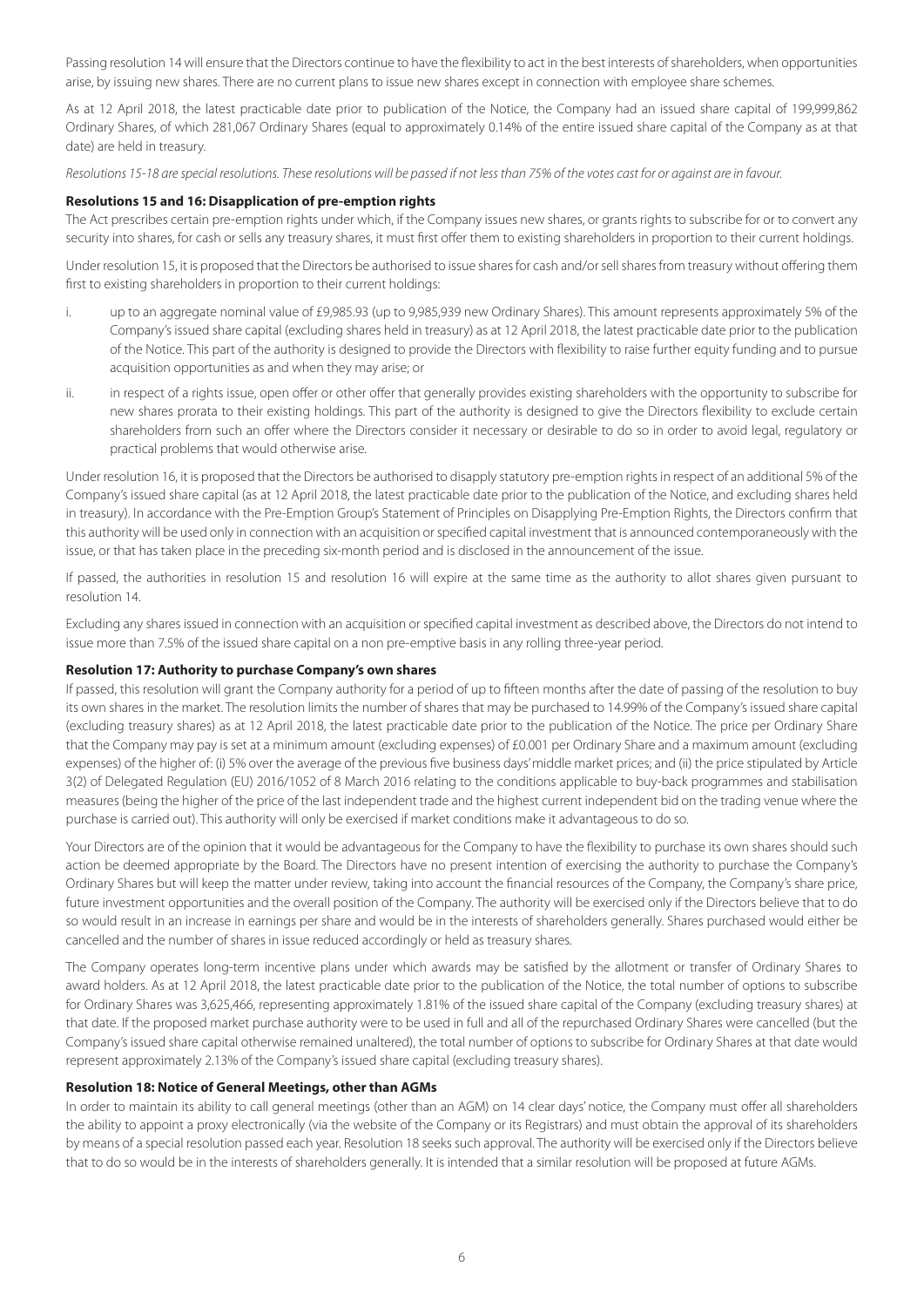# **Administrative Notes in connection with the AGM**

- 1. To be entitled to attend, speak and vote at the meeting (and for the purpose of the determination by the Company of the votes that may be cast), only those shareholders registered in the Register of Members of the Company as at close of business on Monday 21 May 2018 shall be entitled to attend and vote at the AGM in respect of the number of shares registered in their name at that time. Changes to entries on the relevant register of securities after close of business on Monday 21 May 2018 shall be disregarded in determining the right of any person to attend or vote at the AGM.
- 2. A shareholder entitled to attend and vote at the AGM is entitled to appoint one or more proxies to attend, speak and vote instead of him or her. A proxy need not be a member of the Company. A Form of Proxy is enclosed with this notice. Completion and return of the Form of Proxy will not preclude shareholders from attending or voting at the AGM, if they so wish. If you have appointed a proxy and attend the AGM in person, your proxy appointment will be nullified automatically.
- 3. To be valid, the Form of Proxy, together with the power of attorney or other authority, if any, under which it is executed (or a notarially certified copy of such power of attorney) must be deposited with:

**Link Asset Services PXS 34 Beckenham Road Beckenham Kent BR3 4TU**

or electronically at www.signalshares.com no later than **10.30am on Monday 21 May 2018** or in the case of shares held through CREST, via the CREST system, (see notes 5 - 7 below). If you return more than one proxy appointment, that received last by the Registrar before the latest time for the receipt of proxies will take precedent.

- 4. You will need to state clearly on each Form of Proxy the number of shares in relation to which the proxy is appointed. A failure to specify the number of shares each proxy appointment relates to, or specifying a number of shares in excess of those held by the member, will result in the proxy appointment being invalid.
- 5. CREST members who wish to appoint a proxy or proxies through the CREST electronic proxy appointment service may do so for the AGM (and any adjournment of the AGM) by using the procedures described in the CREST Manual (available from https://my.euroclear. com/euilegal). CREST Personal Members or other CREST sponsored members, and those CREST members who have appointed a service provider(s), should refer to their CREST sponsor or voting service provider(s), who will be able to take the appropriate action on their behalf.
- 6. In order for a proxy appointment made by means of CREST to be valid, the appropriate CREST message (a "**CREST Proxy Instruction**") must be properly authenticated in accordance with Euroclear UK & Ireland Limited's specifications and must contain the information required for such instructions, as described in the CREST Manual. The message must be transmitted so as to be received by the issuers' agent (ID RA10) by 10.30am on Monday 21 May 2018. For this purpose, the time of receipt will be taken to mean the time (as determined by the timestamp applied to the message by the CREST application host) from which the issuers' agent is able to retrieve the message by enquiry to CREST in the manner prescribed by CREST. After this time, any change of instructions to proxies appointed through CREST should be communicated to the appointee through other means.
- 7. CREST members and, where applicable, their CREST sponsors, or voting service providers, should note that Euroclear UK & Ireland Limited does not make available special procedures in CREST for any particular message. Normal system timings and limitations will, therefore, apply in relation to the input of CREST Proxy Instructions. It is the responsibility of the CREST member concerned to take (or, if the CREST member is a CREST personal member, or sponsored member, or has appointed a voting service provider(s), to procure that his CREST sponsor or voting service provider(s) take(s)) such action as shall be necessary to ensure that a message is transmitted by means of the CREST system by any particular time. In this connection, CREST members and, where applicable, their CREST sponsors or voting system providers are referred, in particular, to those sections of the CREST Manual concerning practical limitations of the CREST system and timings. The Company may treat as invalid a CREST Proxy Instruction in the circumstances set out in Regulation 35(5)(a) of the Uncertificated Securities Regulations 2001 (as amended).
- 8. To change your proxy instructions simply submit a new proxy appointment using the methods set out above. Note that the cut-off time for receipt of proxy appointments (see above) also applies in relation to amended instructions; any amended proxy appointment received after the relevant cut-off time will be disregarded.

Where you have appointed a proxy using the hard-copy Form of Proxy and would like to change the instructions using another hardcopy Form of Proxy, please contact Link Asset Services on 0871 664 0300 (calls cost 12p per minute plus network extras; lines are open 09.00am to 5.30pm, Monday to Friday, excluding UK public holidays).

9. In order to revoke a proxy instruction, you will need to inform the Company by sending a signed hard copy notice clearly stating your intention to revoke your proxy appointment to the Company's Registrars, Link Asset Services, PXS, 34 Beckenham Road, Beckenham, Kent, BR3 4TU. In the case of a member which is a company, the revocation notice must be executed under its common seal or signed on its behalf by an officer of the company or an attorney for the company. Any power of attorney or any other authority under which the revocation notice is signed (or a duly certified copy of such power or authority) must be included with the revocation notice.

The revocation notice must be received by Link Asset Services no later than 10.30am on Monday 21 May 2018.

If you attempt to revoke your proxy appointment but the revocation is received after the time specified then, subject to the paragraph directly below, your proxy appointment will remain valid.

Appointment of a proxy does not preclude you from attending the AGM and voting in person. If you have appointed a proxy and attend the AGM in person, your proxy appointment will automatically be terminated.